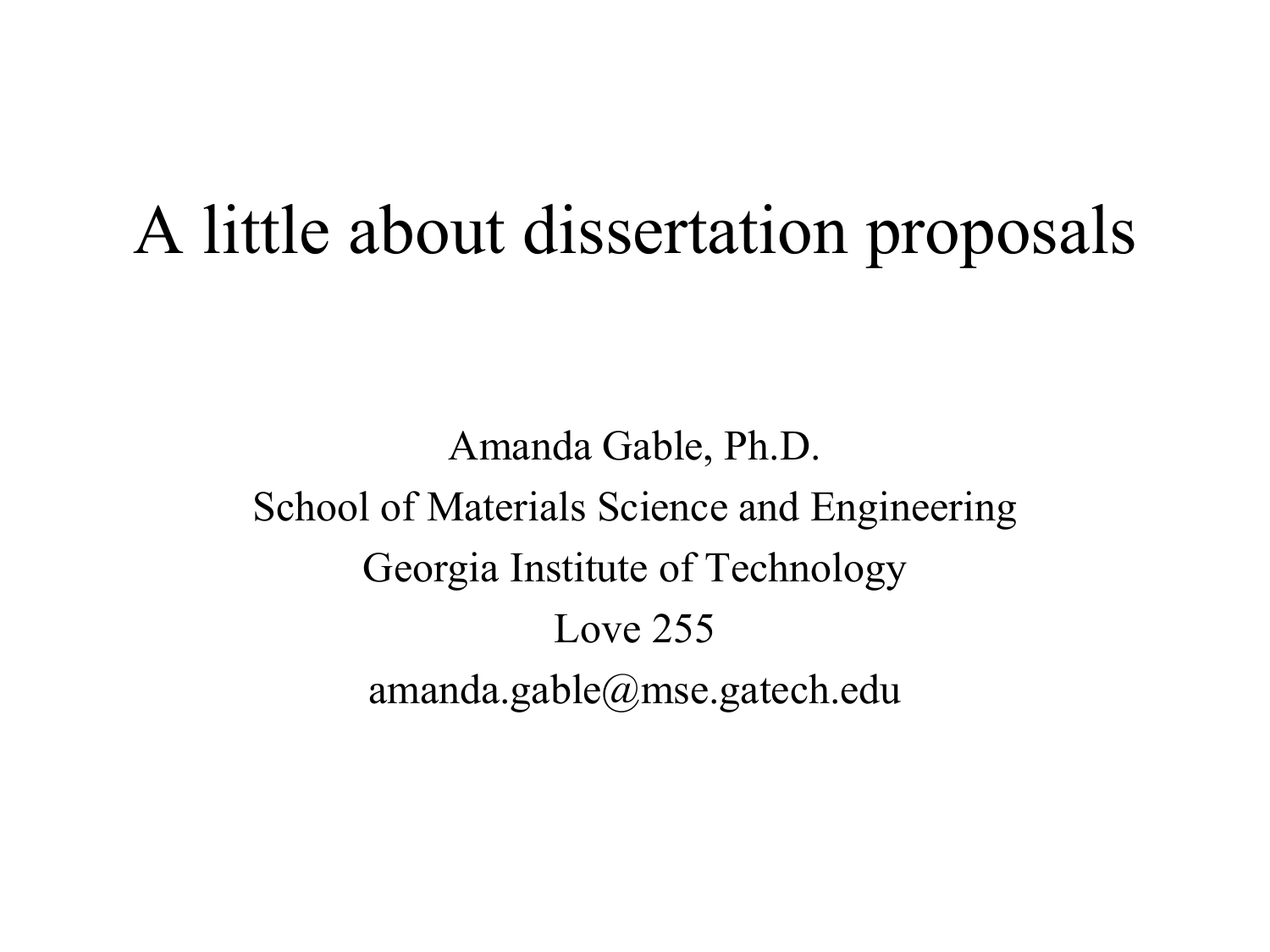# What your advisor and committee want you to explain . . .

- The problem your research will solve
- Why this problem needs to be solved (motivate the problem)
- What others have done
	- Showing how your research fits within your field-the literature review
- What your approach will be (the How)
- Why your approach is likely to work to solve the problem (motivate your approach)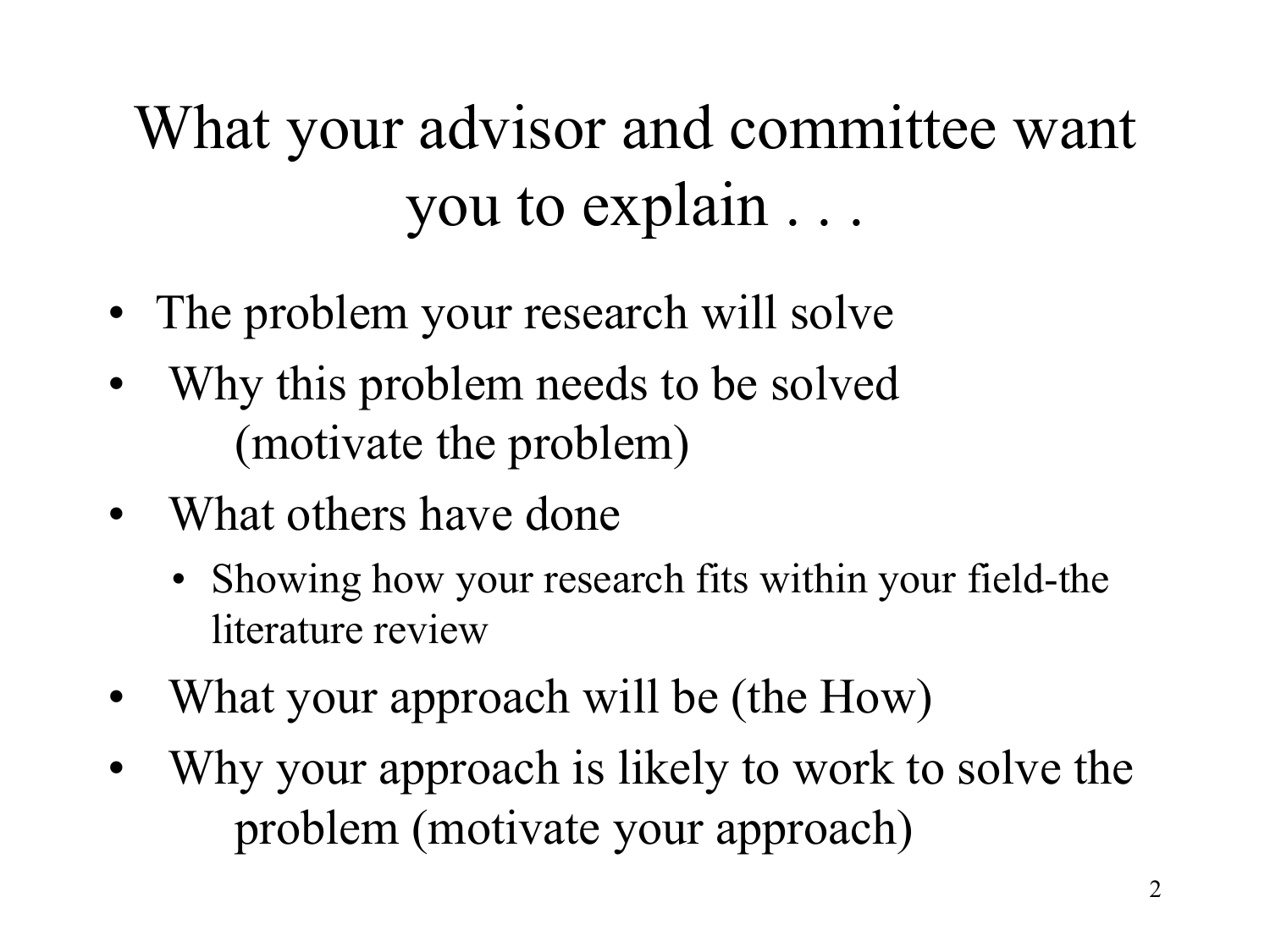### And, they also want you to show . . .

- Experimentation/research you have already done that indicates your approach may work
- Your specific plans for future work
- [Any anticipated results/hypotheses]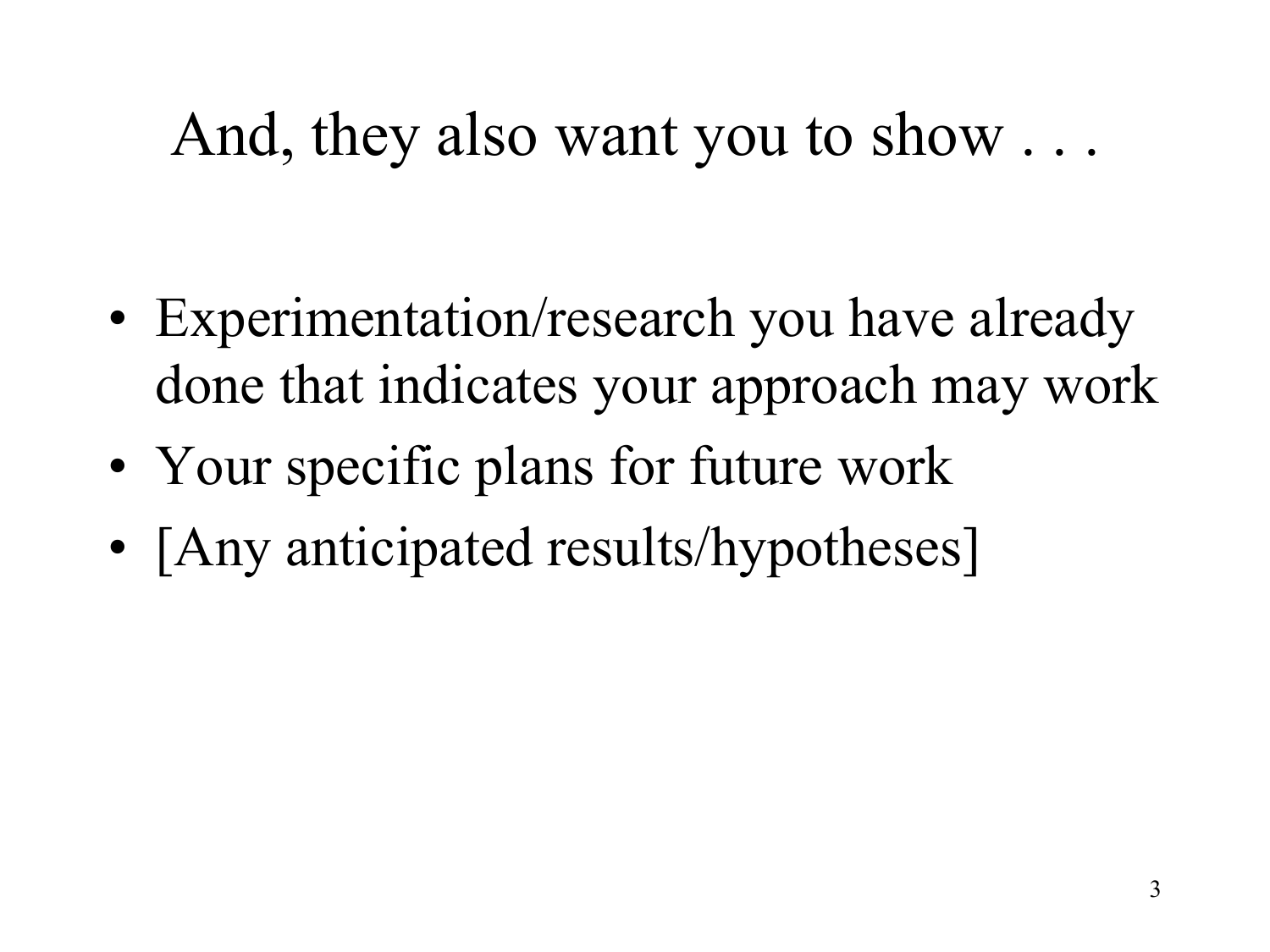# Common proposal format

Introduction

Problem statement Background/Literature Review Project description Objectives; Approaches Preliminary Results Work to be done Timeline for work to be done [Anticipated Results/Conclusions]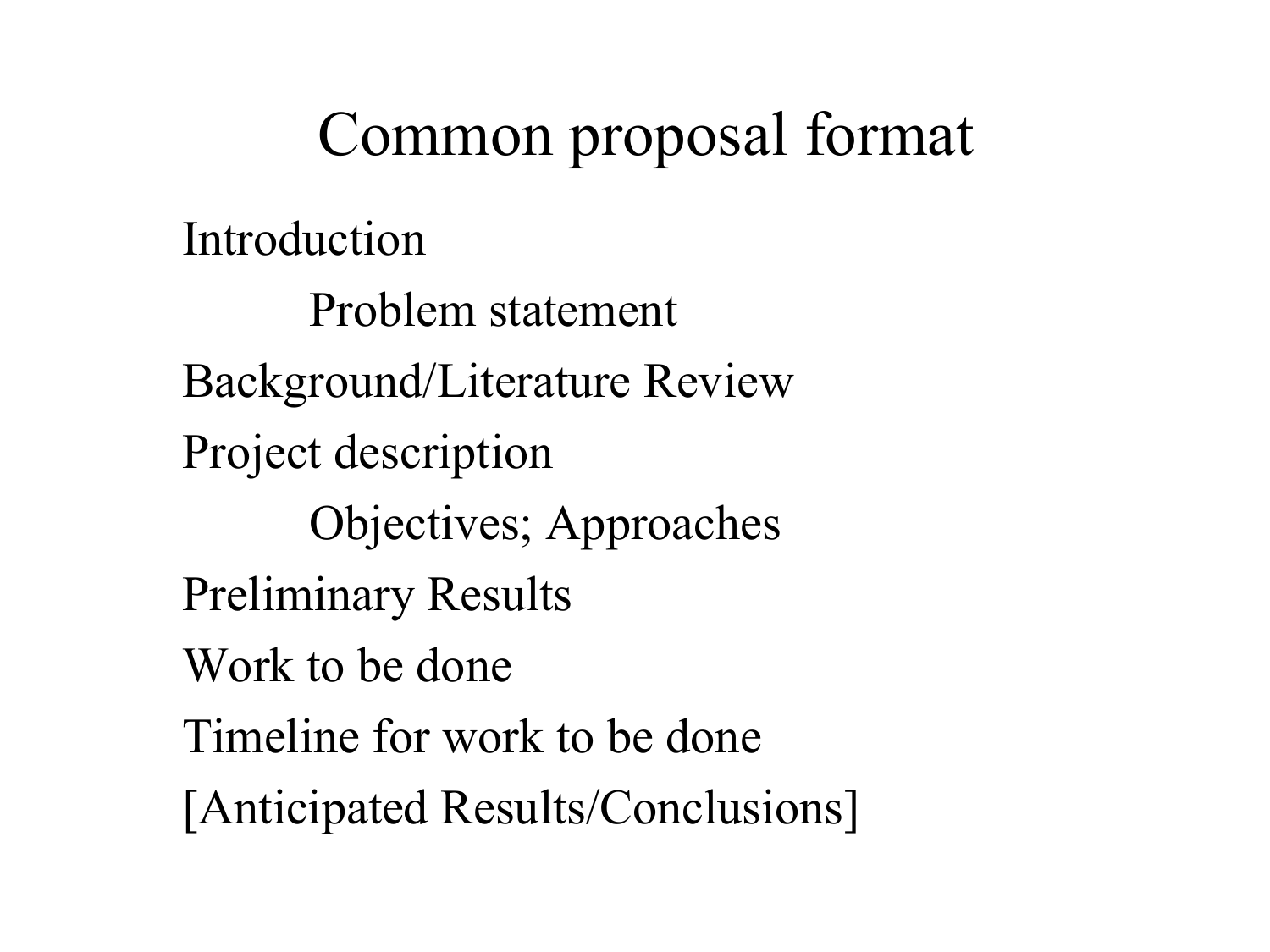### Mapping proposal format with content information from MSE Handbook

*Sections for a typical proposal:*

Introduction Problem statement

Background/Literature Review

[Project description: Objectives; Approaches]

[Section titles will fit the specific research]

Preliminary Results

Work to be done Timeline for work to be done

[Anticipated Results/Conclusions] <sup>5</sup>

#### *MSE instructions from Handbook*

Executive summary: Topic and Need for Research

Critical analysis of related lit, including state of the art

Overall objectives of proposed research

Theoretical, fundamental and/or experimental approaches to be used to achieve objectives

Preliminary results & discussion

Detailed project plan/timeline (Gantt chart)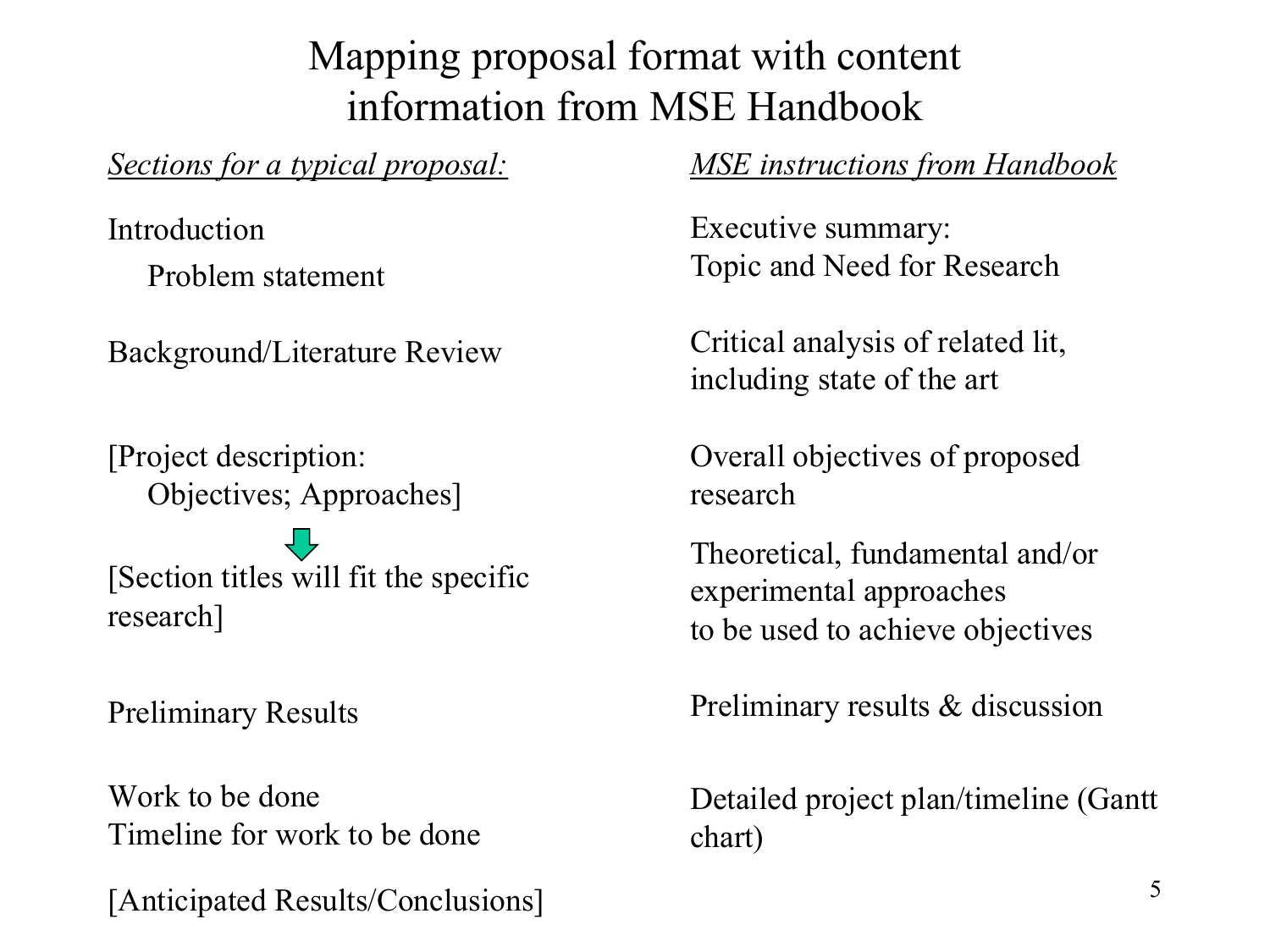Who is your audience? Advisor & Committee Members . . .

Who knows all the details about your work?

You need to write to inform all members, not just your advisor

What is the purpose of the timing of the proposal?

To get feedback you have time to use.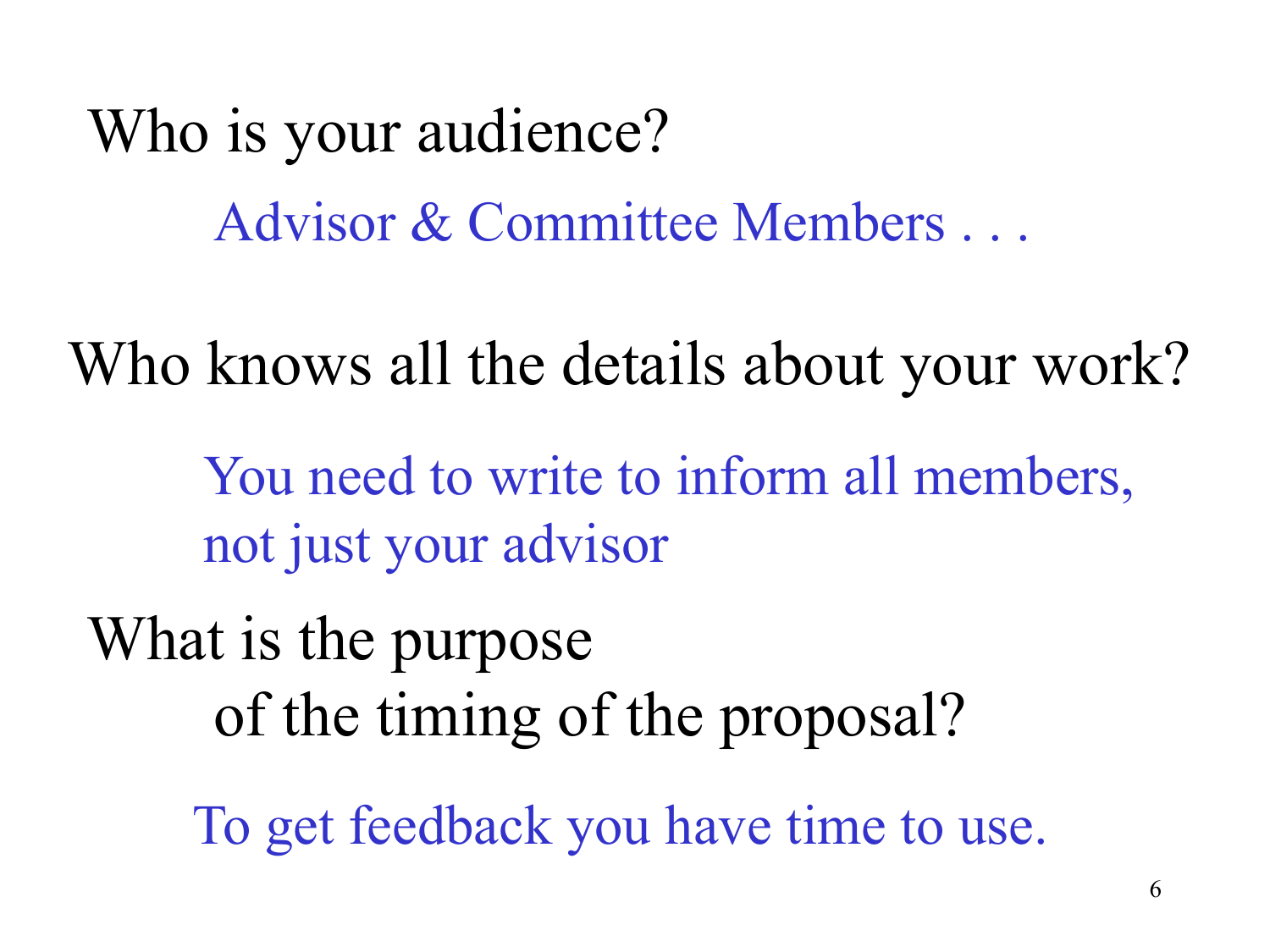# How to Begin

### Order of document doesn't reflect order of your work

### see Weitzlab Handout

#### \* \* \*

Work on the Problem Statement Why solve? (how do you know this?

What's your approach? (how did you decide this?)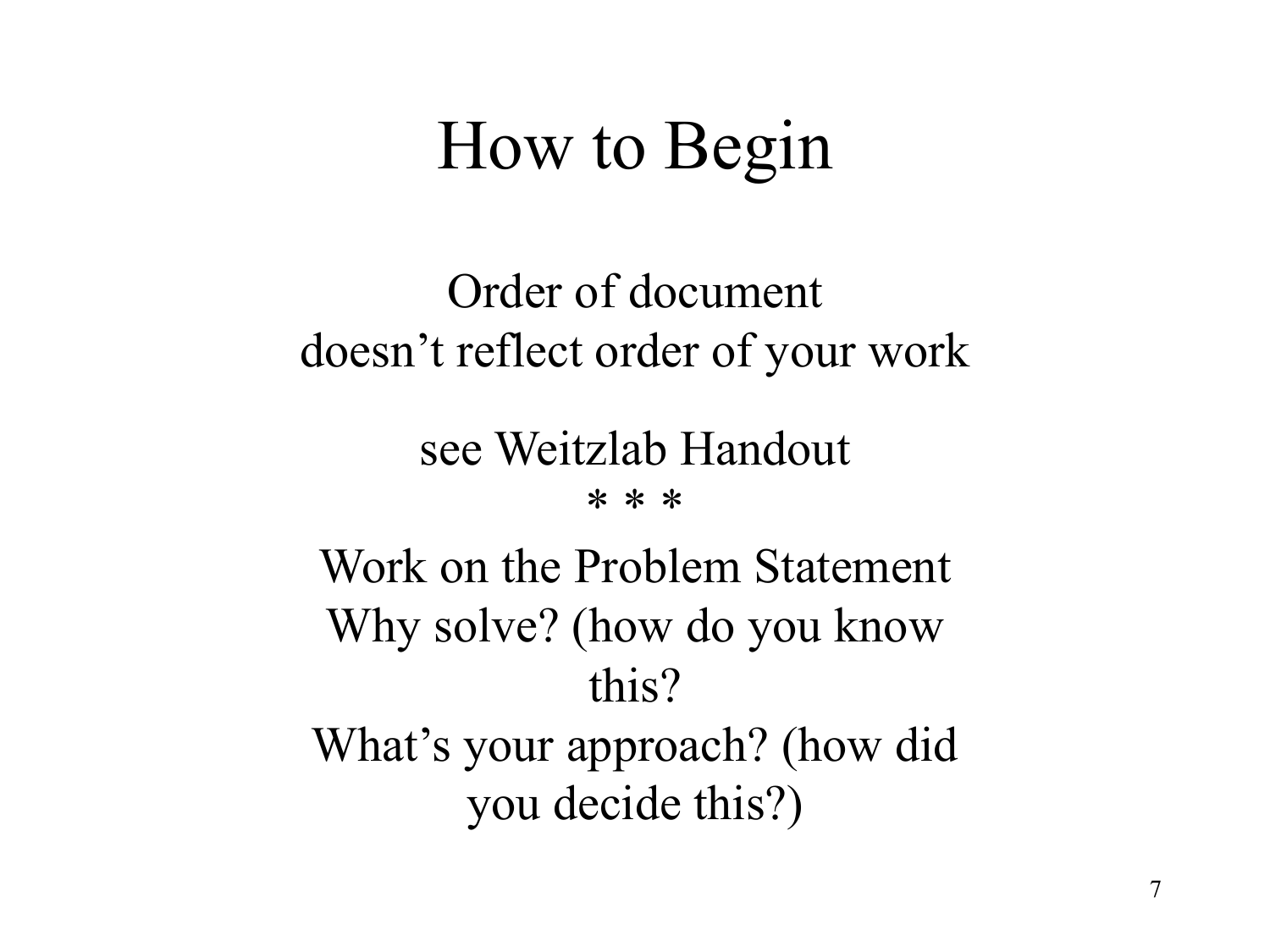### Toward an Introduction draft

- Outline key concepts and the central characters [the field and the problem]
- State what's at stake for the reader [author's claim/solution/contribution]
- Explain what will happen next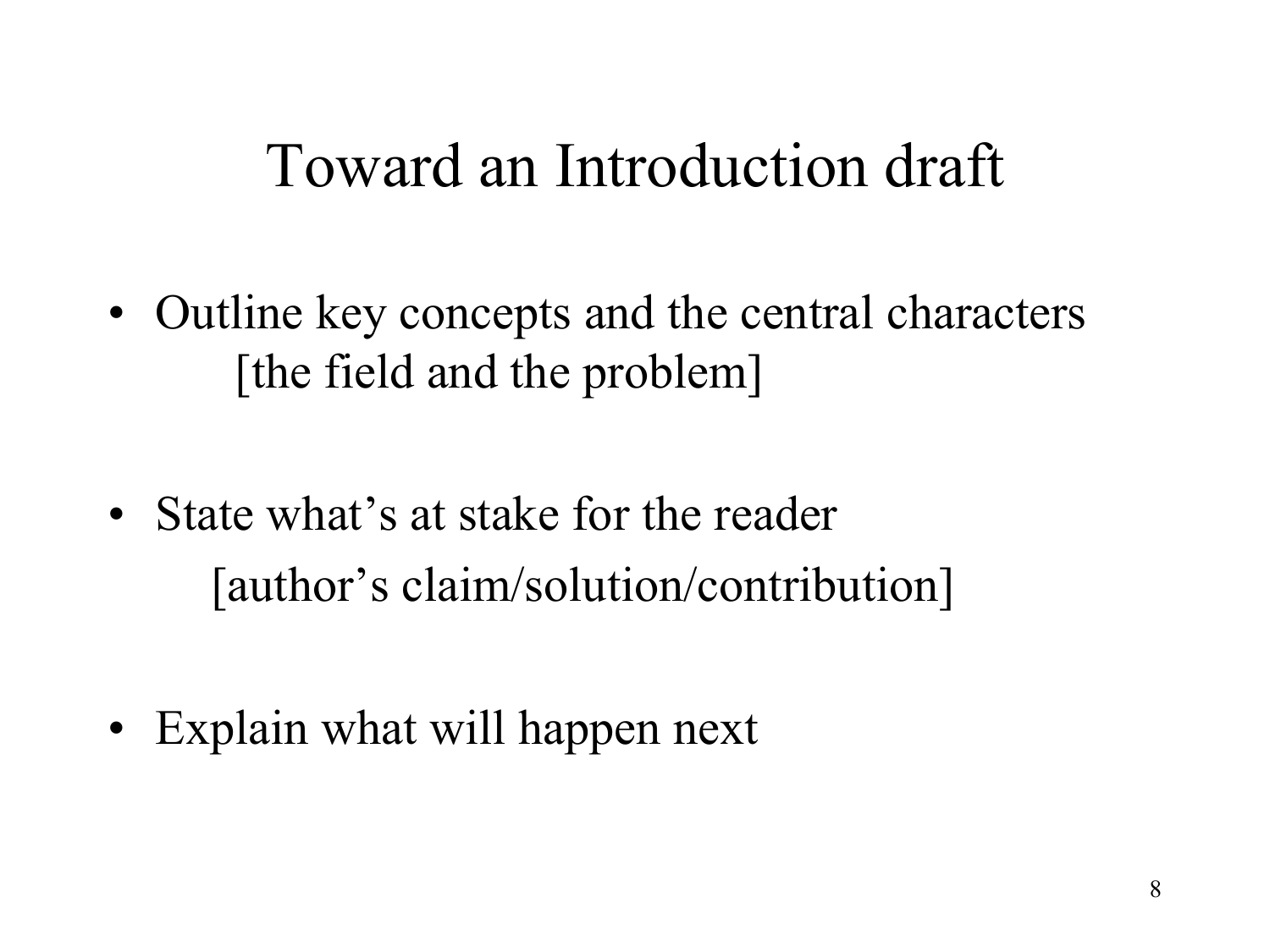Ask your advisor for a good diss proposal example from your lab;

Ask your friends for their diss proposals & their slides from their diss proposal presentation.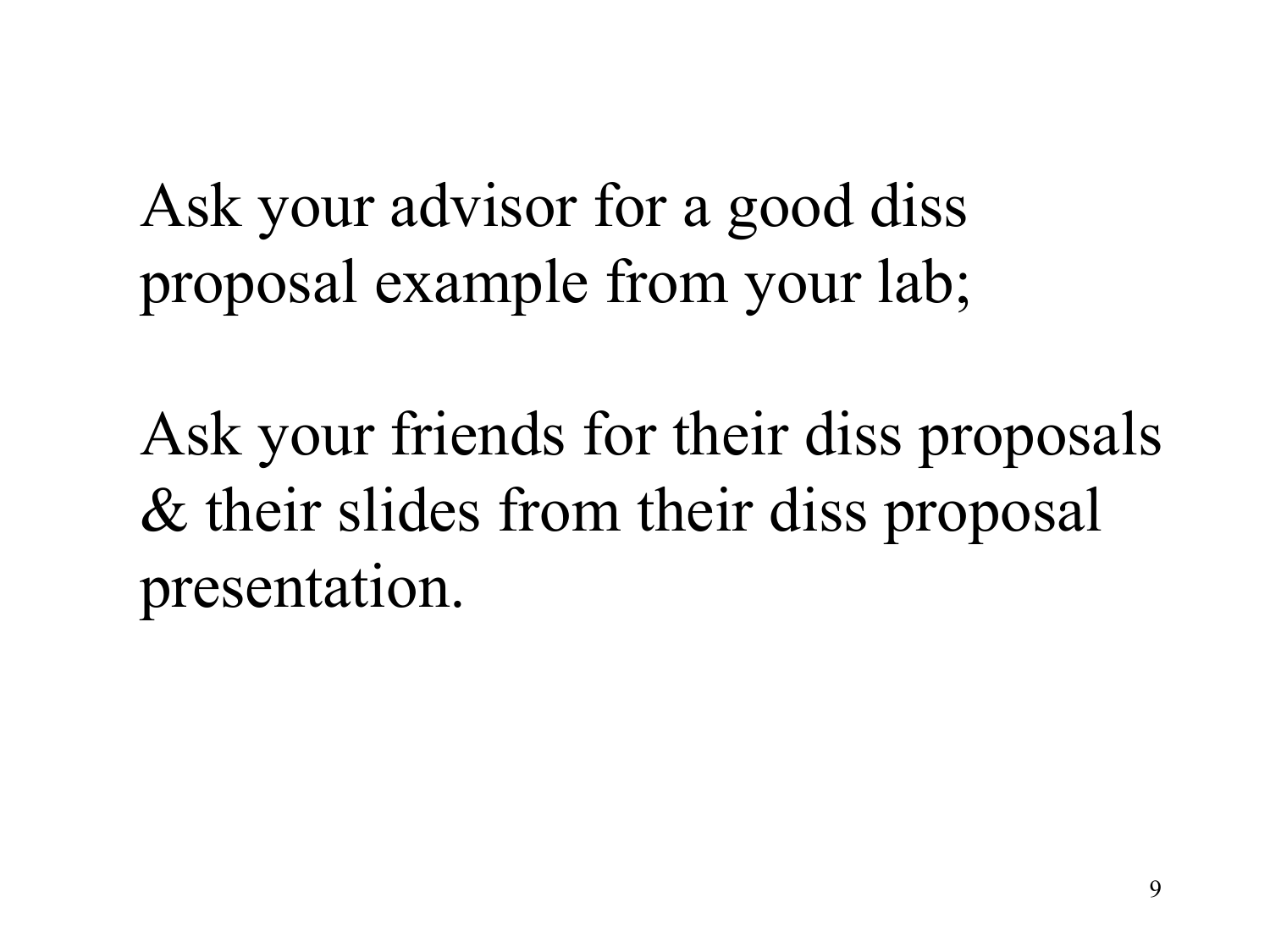Write a good abstract for your presentation—it will be publically posted  $\odot$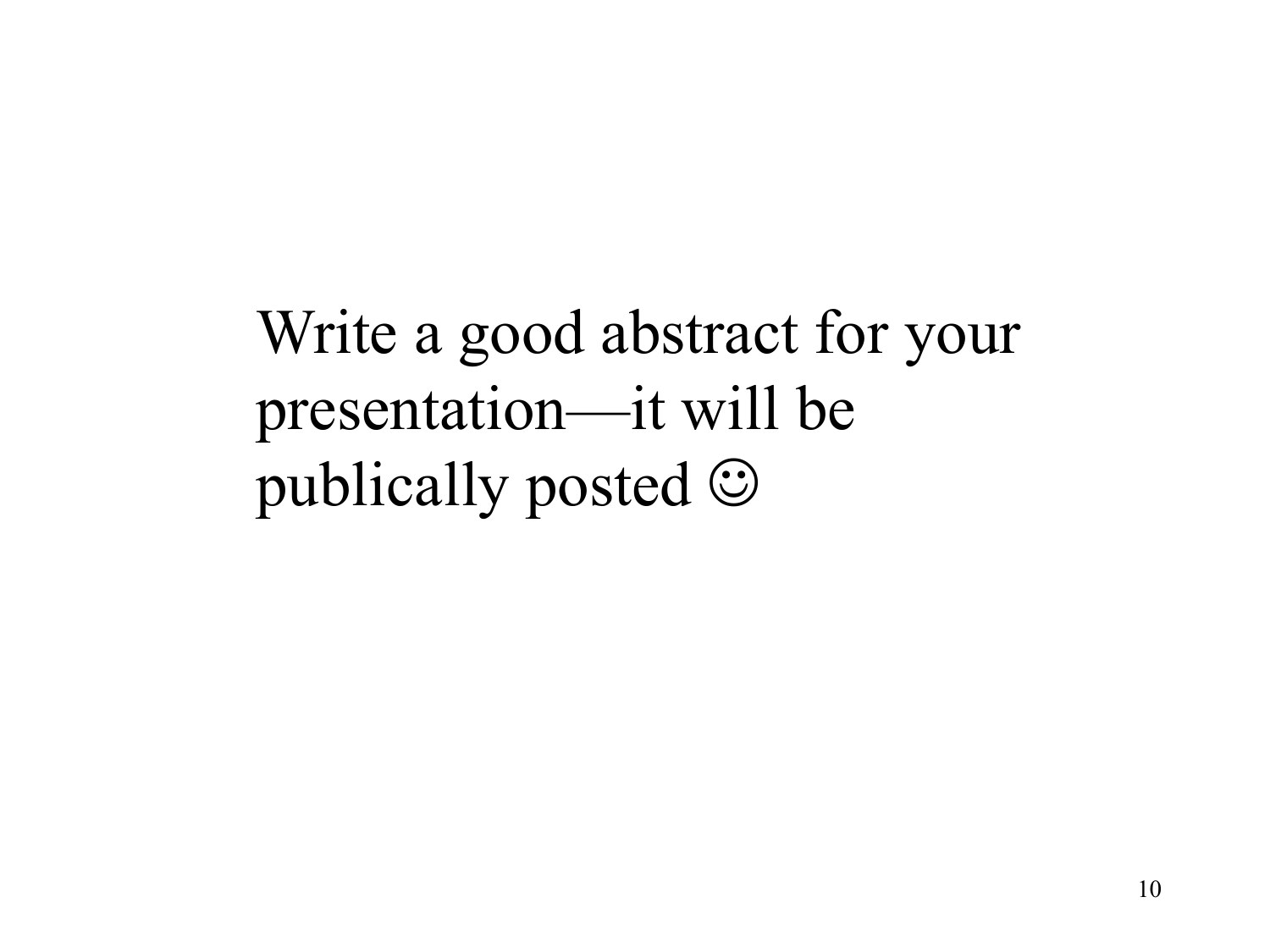You also need to give an approx. 30 min. presentation for your committee. (Ask your advisor details about length.)

Always have extra slides.

Go to other proposal presentations!

Practice in front of your lab group—many times.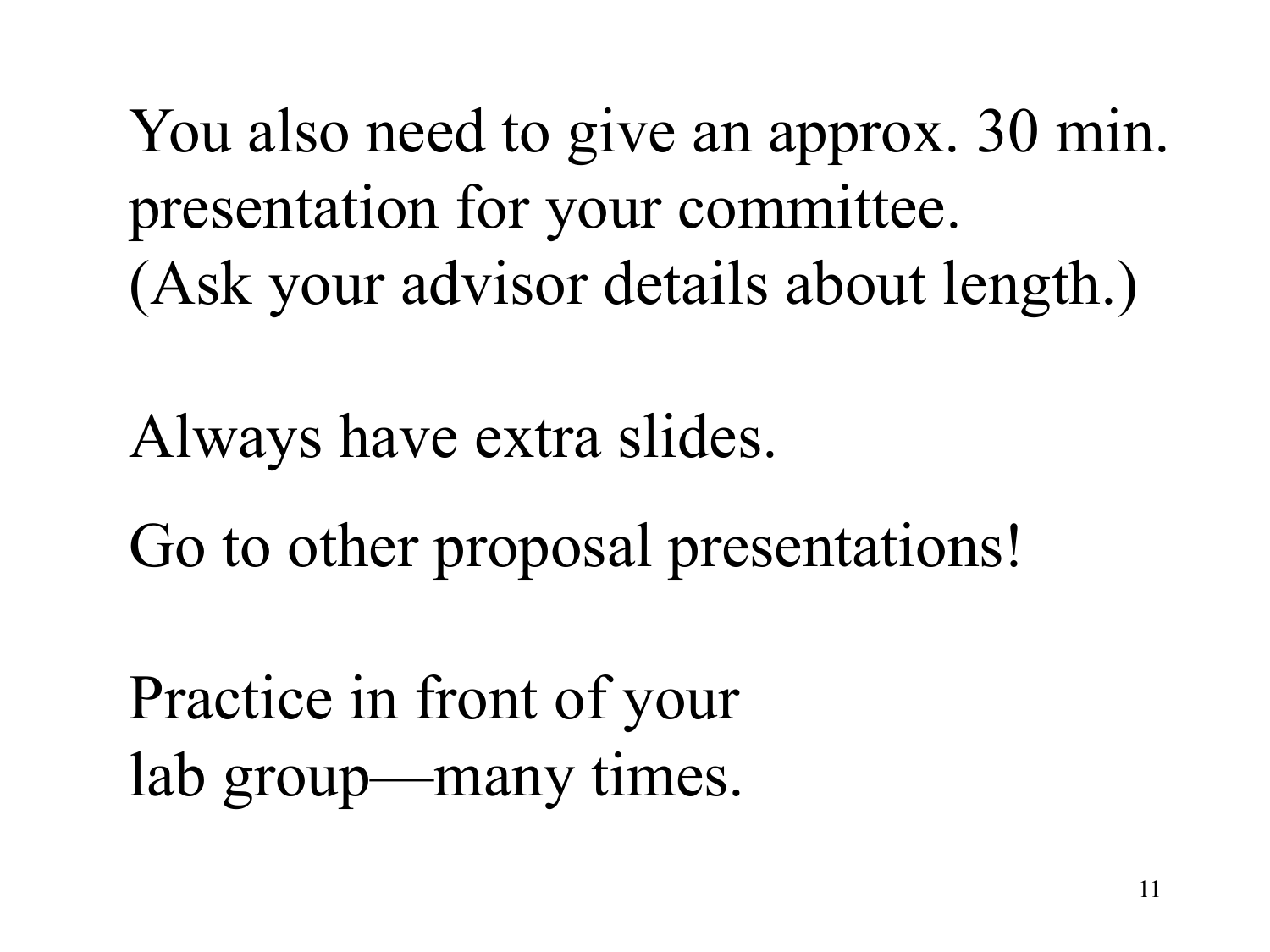# How I Can Help

- Take my Eng. Comm. Class--MSE 6754—the writing assignment(s) can be your diss proposal! Offered Fall Semesters.
- Appointments with me for questions and advice: I can't read the whole document, but I can help with specific parts or issues.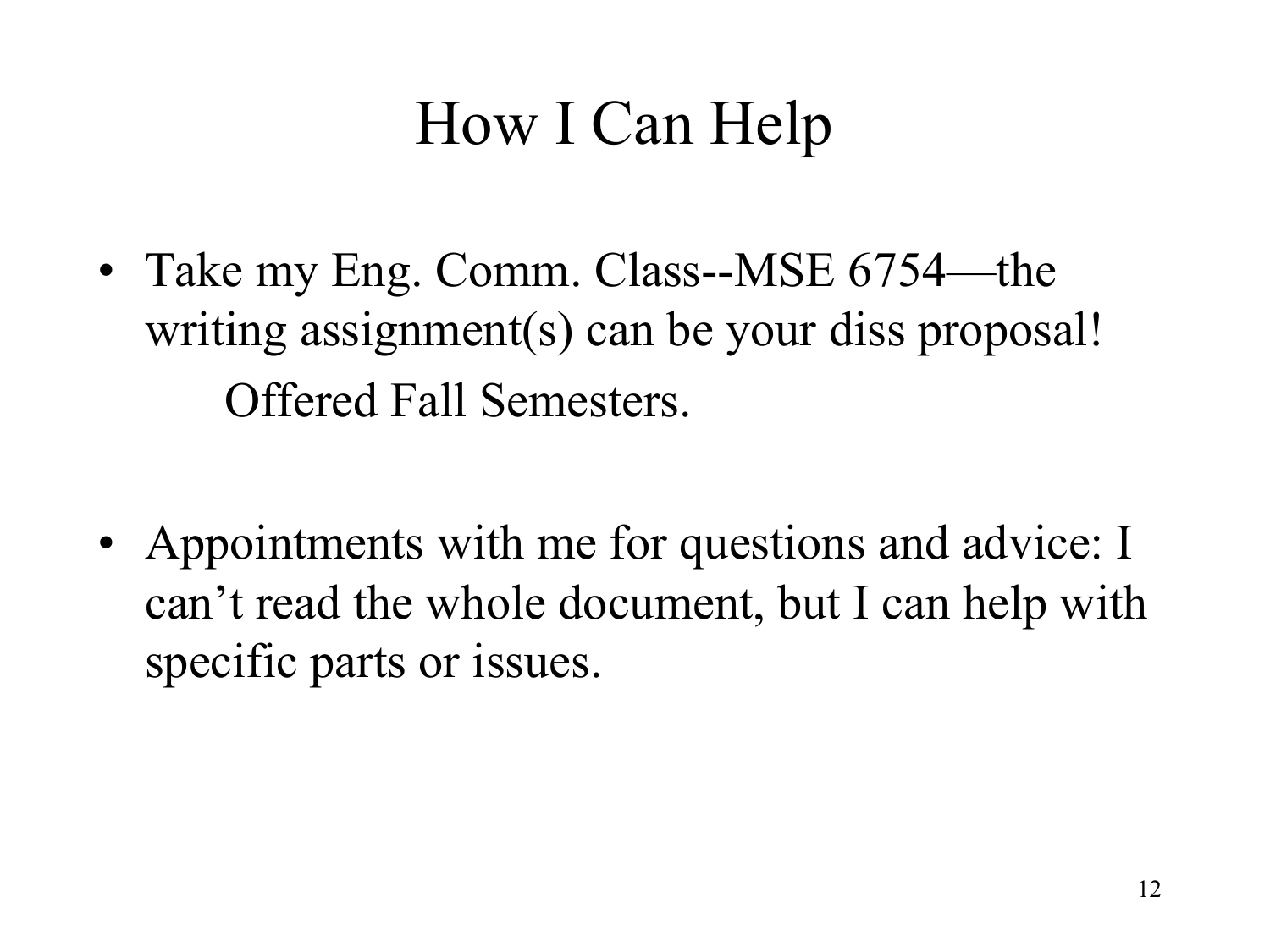## Campus-wide Resources

• CoE GT Language Institute Coaching for International graduate students: sign up for appts at http://Mywco.com/GTLanguageInstitute

• GT Communication Center: www.communicationcenter.gatech.edu

– Dissertation Boot Camp—also for proposals